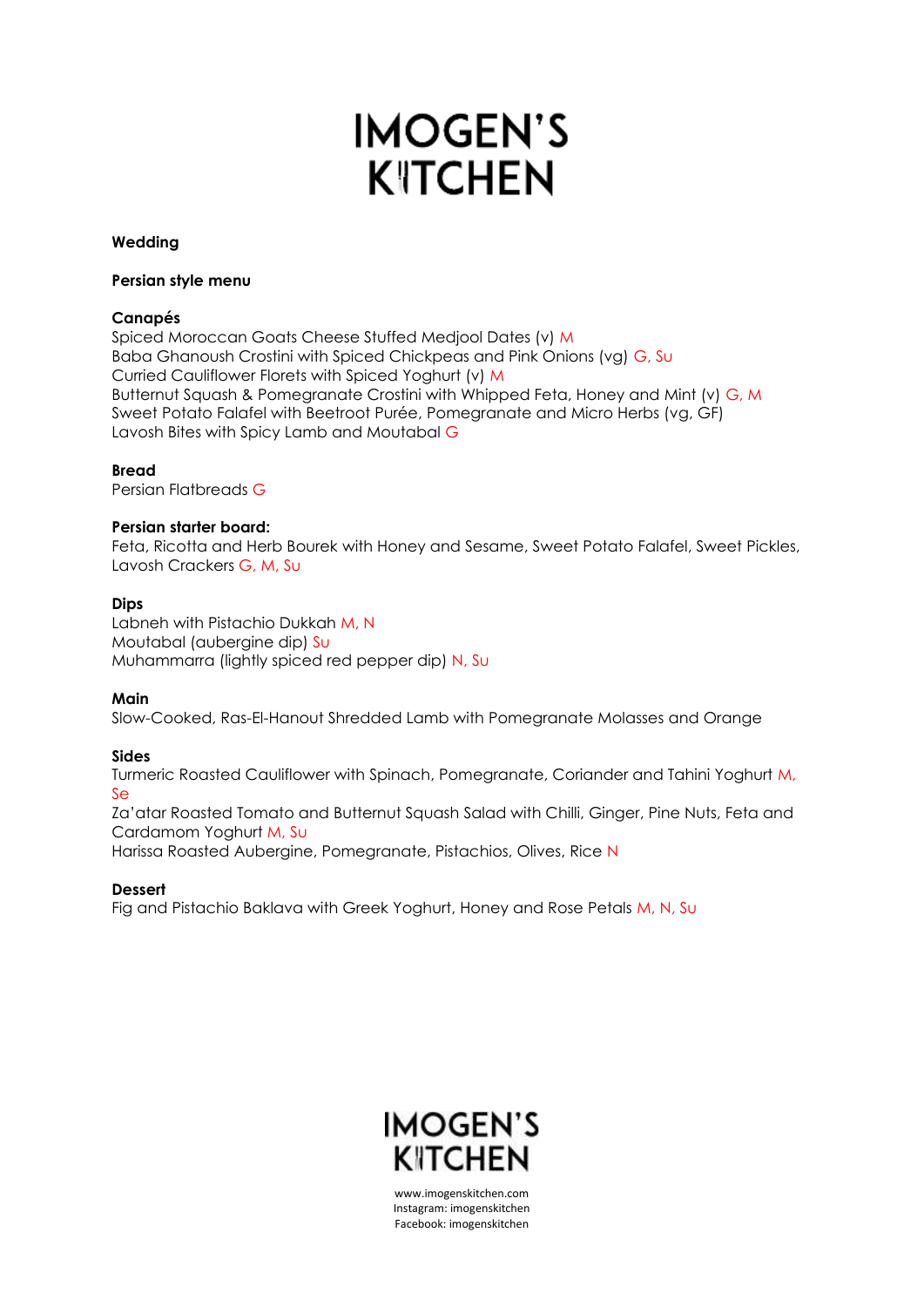## **British style menu**

# **Canapés**

Pea and Mint Crostini with Whipped Feta and Toasted Hazelnuts (v) G, M, N Rosemary and Parmesan Shortbreads with Semi-dried Tomato, Creamed Goats' Cheese & Basil (v) G, M Beetroot and Orange Cured Salmon, Dill Crème Fraiche and Pickled Cucumber on Beetroot and Charcoal Crackers F, M, G Monkfish Tempura with Seaweed Powder and Citrus Aïoli F, E Chorizo Scotch Quail Eggs with Paprika Mayo G, M, E

Chicken Liver Parfait with Quince Jelly, Grape and Crispy Chicken Skin M

# **Bread**

Sourdough and Rye G Whipped Bone Marrow Butter & Whipped Medjool Date Butter M

## **British Charcuterie Starter Board:**

Scottish Mustard Seed Venison Salami, London Coppa, Cornish Seaweed & Cider Salami Mu or

# **British Fish Starter Board:**

Smoked Salmon, Hot Smoked Trout, Chive Sour Cream, Smoked Mackerel Paté, Charcoal Crackers F, M

or

# **British Vegetarian Starter Board:**

Natoora Burrata, Artichokes, Stuffed Peppers, Sundried Tomatoes, Apricots, Mixed Nuts M, N, Su

# **Main** Roast Chicken Thighs with Black Olive Tapenade and Orange M

## **Sides**

French beans, Sugarsnaps with Hazelnut and Orange N Halloumi with Lemony Lentils, Chickpeas and Beets M Spinach with Shallots, Squash, Walnuts and Gorgonzola and Toasted Seeds M

# **Dessert**

Passion Fruit and Lemon Posset Pots with Almond Earl Grey Shortbread M, G, N

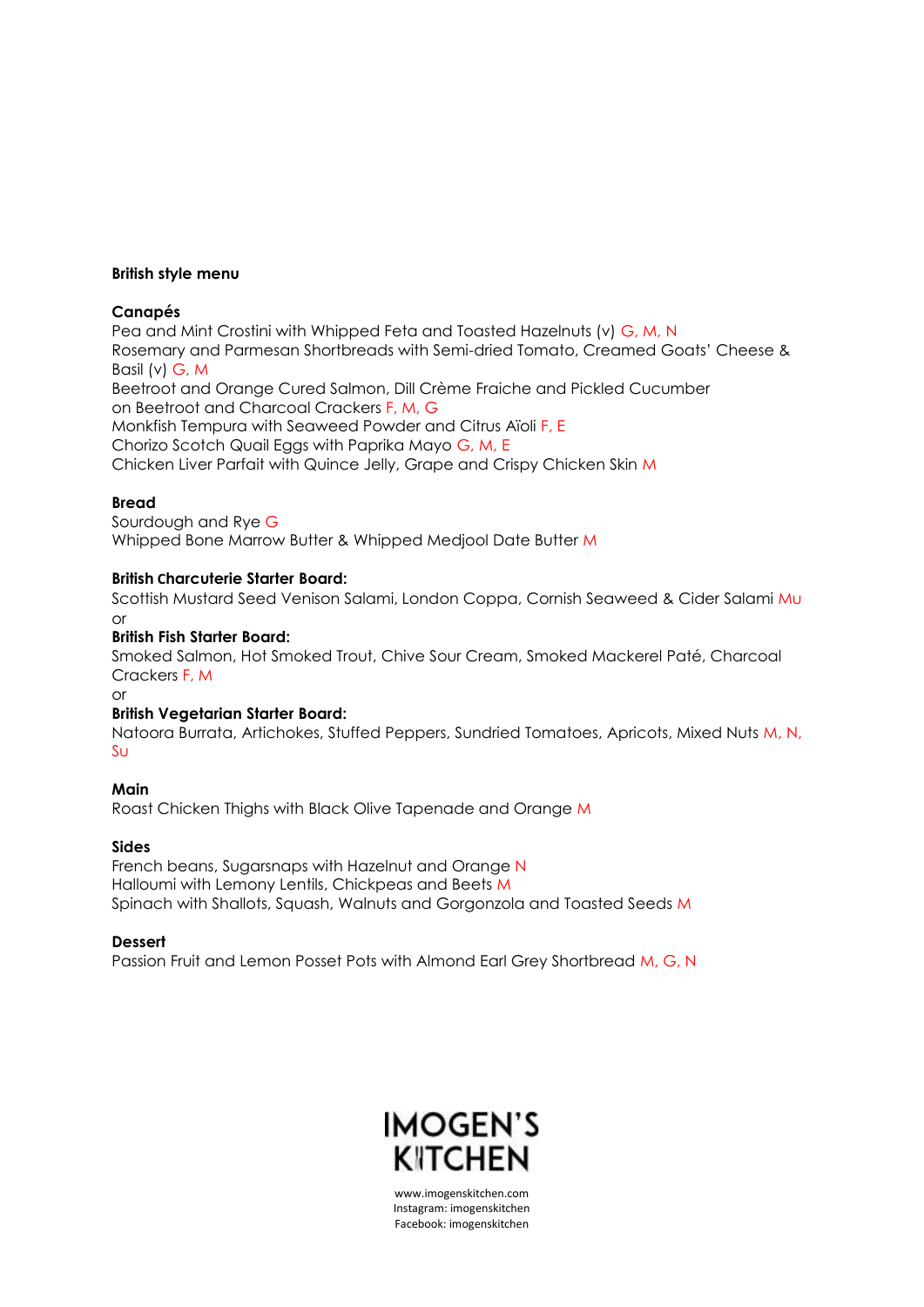#### **Italian style menu**

### **Canapés**

Heritage Tomato, Mozzarella and Basil Bruschetta (v) G, M Pea, Mint and Mozzarella Arancini Balls with Citrus Aioli (v) G, E, M Truffle Honey-Roasted Fig and Pancetta Crostini with Gorgonzola G, M Rare Roast Beef Skewers with Rocket Pesto and Parmesan Shavings (GF) M

#### **Bread**

Rosemary and Olive Focaccia G Optional Balsamic and Olive Oil Su

#### **Charcuterie Starter Board:**

Fennel Salami, Serrano Ham, Bresaola Chorizo and Saffron Arancini, Balsamic Glazed Heritage Tomatoes, G, M, E Artichokes, Roasted Mixed Peppers, Burrata M

Or

#### **Charcuterie Starter Board:**

Fennel Salami, Serrano Ham, Bresaola Chorizo and Saffron Arancini, Balsamic Glazed Heritage Tomatoes, Artichokes, Roasted Mixed Peppers, Burrata M, G

Or

## **Mixed Bruschettas:**

Crushed Pea, Broad Bean and Mozzarella (v) G, M Heirloom Tomatoes and Fresh Basil (v) G Prosciutto and Melon with Balsamic Reduction G, Su

**Main** Slow-Roasted Salmon with Fennel, Citrus and Chillies F

#### **Sides**

Polenta and Parmesan Chips M Green Beans with Pistachio Pesto (v) (GF) N (pistachios) Griddled Nectarines with Ricotta (or Burrata if not having for starter), Chilli and Mint M

## **Dessert**

Buttermilk and Sage Panna Cotta Pots with Black Pepper Honeycomb M